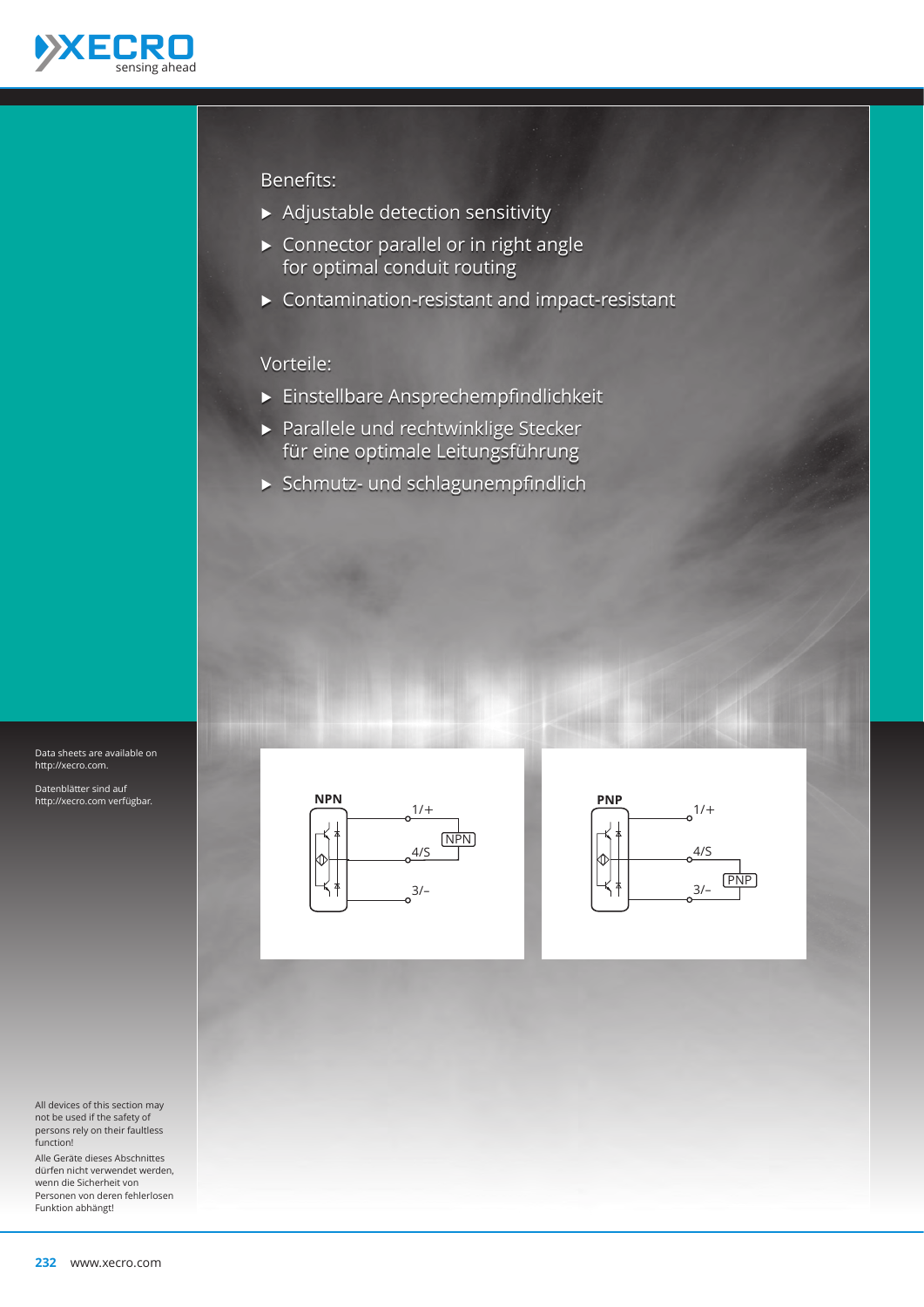# Capacitive Sensors 3-Wire DC Ring Sensors

XECRO's capacitive ring sensors with static principle supervise liquids, e.g. in hoses and non-metallic tubes. The ring diameters from 6 to 21 mm include most of the common pipes of plastics or glass. The detection sensitivity can be adjusted, so that different materials and thicknesses can be cut off in a wide range. XECRO's capacitive ring sensors have a contamination-resistant and impact-resistant housing made of polyamid 6,6 (Nylon®) of the IP67 protection class. For an optimal conduit routing, the M12 connector is mounted in a right angle or parallel to the direction of the conduit.

XECROs kapazitive Ringsensoren mit statischem Arbeitsprinzip überwachen Flüssigkeiten, zum Beispiel in Schläuchen und nichtmetallischen Rohren. Mit 6…21 mm Ringdurchmesser umfassen sie die meisten marktüblichen Leitungen aus Kunststoff oder Glas. Die Ansprechempfindlichkeit kann eingestellt werden, so dass sich unterschiedliche Materialien und Wandstärken in weiten Bereichen ausblenden lassen. XECROs kapazitive Ringsensoren haben ein schmutz- und schlagunempfindliches Gehäuse aus Polyamid 6,6 (Nylon®) der Schutzklasse IP67. Für eine optimale Leitungsführung ist der M12-Stecker rechtwinklig oder parallel zum Leitungsverlauf angebracht.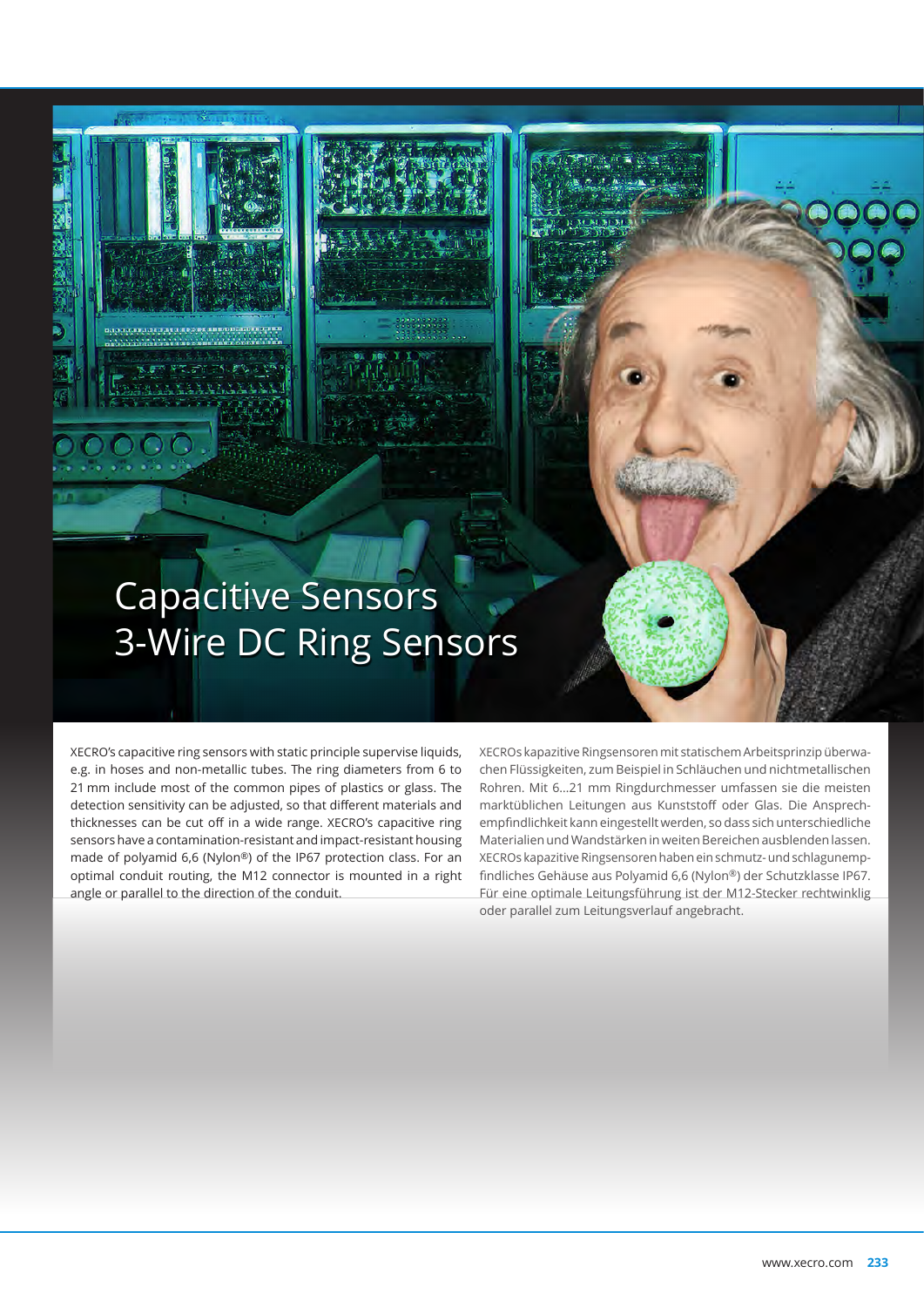

# Capacitive Proximity Switch **3-Wire DC Ring Sensors**

Kapazitive Näherungsschalter **3-Leiter DC Ringsensoren**

einstellbar **⌀ 6.1 mm**





static statisch



 $M12\times$ 





| <b>Resolution</b>           | Auflösung             | adjustable     | einstellbar  | adjustable     | einstellbar  |
|-----------------------------|-----------------------|----------------|--------------|----------------|--------------|
| Operating voltage           | Betriebsspannung      | 1030 $V_{DC}$  |              | 1030 $V_{DC}$  |              |
| Reverse polarity protection | Verpolungsschutz      | built-in       | integriert   | built-in       | integriert   |
| Current consumption         | Stromverbrauch        | $<$ 10 mA      |              | $<$ 10 mA      |              |
| Current load capability     | Ausgangsbelastbarkeit | 200 mA         |              | 200 mA         |              |
| Short circuit protection    | Kurzschlussschutz     | built-in       | integriert   | built-in       | integriert   |
| Voltage drop                | Spannungsabfall       | <2 V @ 200 mA  |              | <2 V @ 200 mA  |              |
| Adjustment                  | Einstellung           | multi-turn pot | Mehrgangpoti | multi-turn pot | Mehrgangpoti |
| Operating temperature       | Betriebstemperatur    | $-25+70 °C$    |              | $-25+70$ °C    |              |
| Protection class            | Schutzklasse          | <b>IP67</b>    |              | <b>IP67</b>    |              |
| Ring material               | Ringwerkstoff         | <b>PBT</b>     |              | <b>PBT</b>     |              |
| Housing material            | Gehäusewerkstoff      | PA 6,6         |              | PA 6,6         |              |
| Switching indicator         | Schaltanzeige         | built-in       | integriert   | built-in       | integriert   |
| Connection                  | Anschluss             | conn. M12      | Stecker M12  | conn. M12      | Stecker M12  |
| Article code PNP, NO        | $\angle$              | CR06S-PO-A12   |              | CR06S-PO-RA12  |              |
| Article code PNP, NC        | ᆺ                     | CR06S-PC-A12   |              | CR06S-PC-RA12  |              |
| Article code NPN, NO        | $\angle$              | CR06S-NO-A12   |              | CR06S-NO-RA12  |              |
| Article code NPN, NC        | ᆺ                     | CR06S-NC-A12   |              | CR06S-NC-RA12  |              |
|                             |                       |                |              |                |              |

O≠0, I≠l≠1, S≠5, B≠8 beachten. Mind O≠0, I≠l≠1, S≠5, B≠8.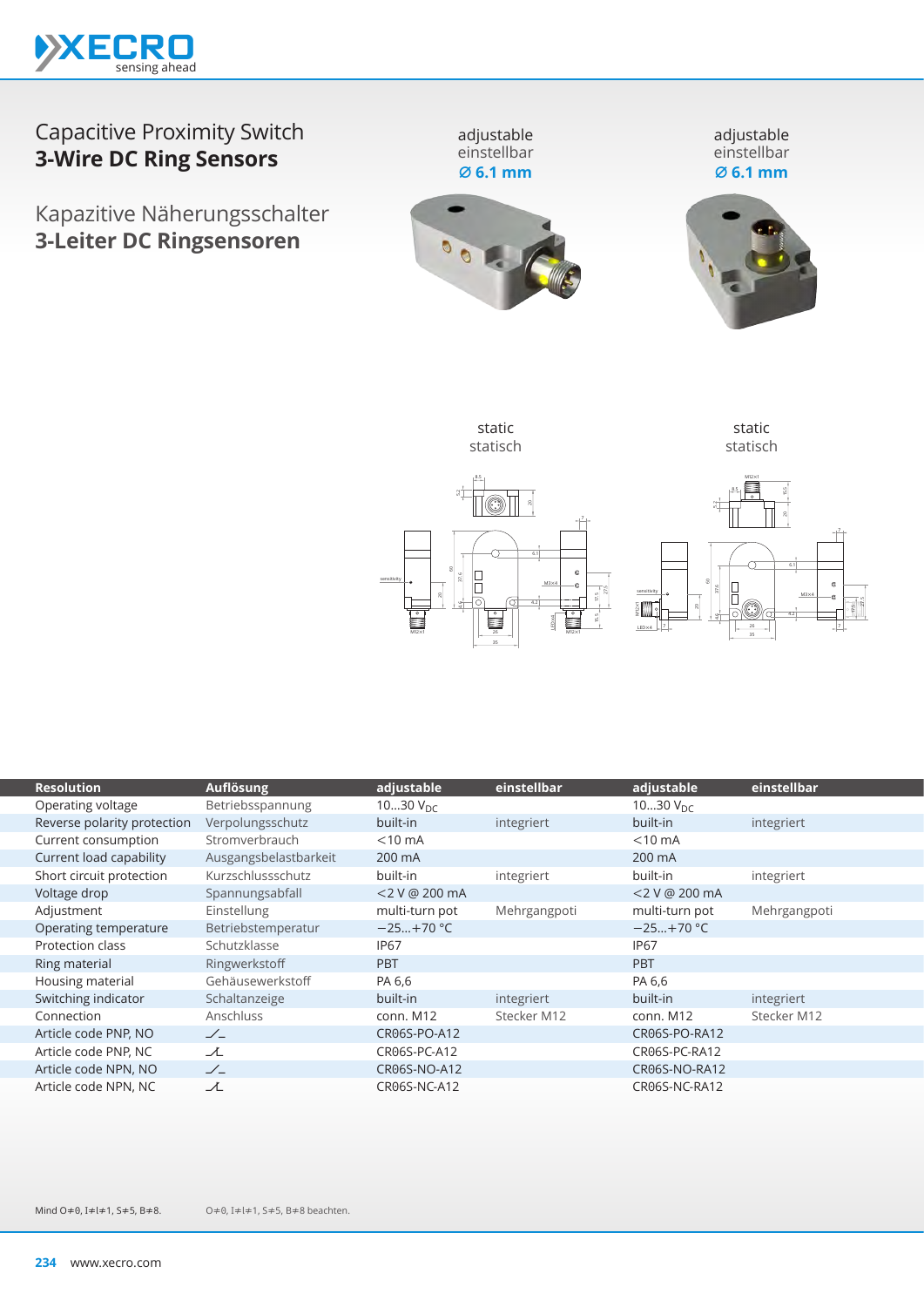

| adjustable     | einstellbar  | adjustable       | einstellbar  | adjustable     | einstellbar  |
|----------------|--------------|------------------|--------------|----------------|--------------|
| 1030 $V_{DC}$  |              | 1030 $V_{DC}$    |              | 1030 $V_{DC}$  |              |
| built-in       | integriert   | built-in         | integriert   | built-in       | integriert   |
| $<$ 10 mA      |              | $<$ 10 mA        |              | $<$ 10 mA      |              |
| 200 mA         |              | 200 mA           |              | 200 mA         |              |
| built-in       | integriert   | built-in         | integriert   | built-in       | integriert   |
| <2 V @ 200 mA  |              | $<$ 2 V @ 200 mA |              | <2 V @ 200 mA  |              |
| multi-turn pot | Mehrgangpoti | multi-turn pot   | Mehrgangpoti | multi-turn pot | Mehrgangpoti |
| $-25+70$ °C    |              | $-25+70$ °C      |              | $-25+70$ °C    |              |
| <b>IP67</b>    |              | <b>IP67</b>      |              | <b>IP67</b>    |              |
| <b>PBT</b>     |              | <b>PBT</b>       |              | <b>PBT</b>     |              |
| PA 6,6         |              | PA 6,6           |              | PA 6,6         |              |
| built-in       | integriert   | built-in         | integriert   | built-in       | integriert   |
| conn. M12      | Stecker M12  | conn. M12        | Stecker M12  | conn. M12      | Stecker M12  |
| CR10S-PO-A12   |              | CR10S-PO-RA12    |              | CR15S-PO-A12   |              |
| CR10S-PC-A12   |              | CR10S-PC-RA12    |              | CR15S-PC-A12   |              |
| CR10S-NO-A12   |              | CR10S-NO-RA12    |              | CR15S-NO-A12   |              |
| CR10S-NC-A12   |              | CR10S-NC-RA12    |              | CR15S-NC-A12   |              |

XECRO reserves the right to make minor changes without prior notification. XECRO behält sich das Recht auf geringe Änderungen ohne Ankündigung vor.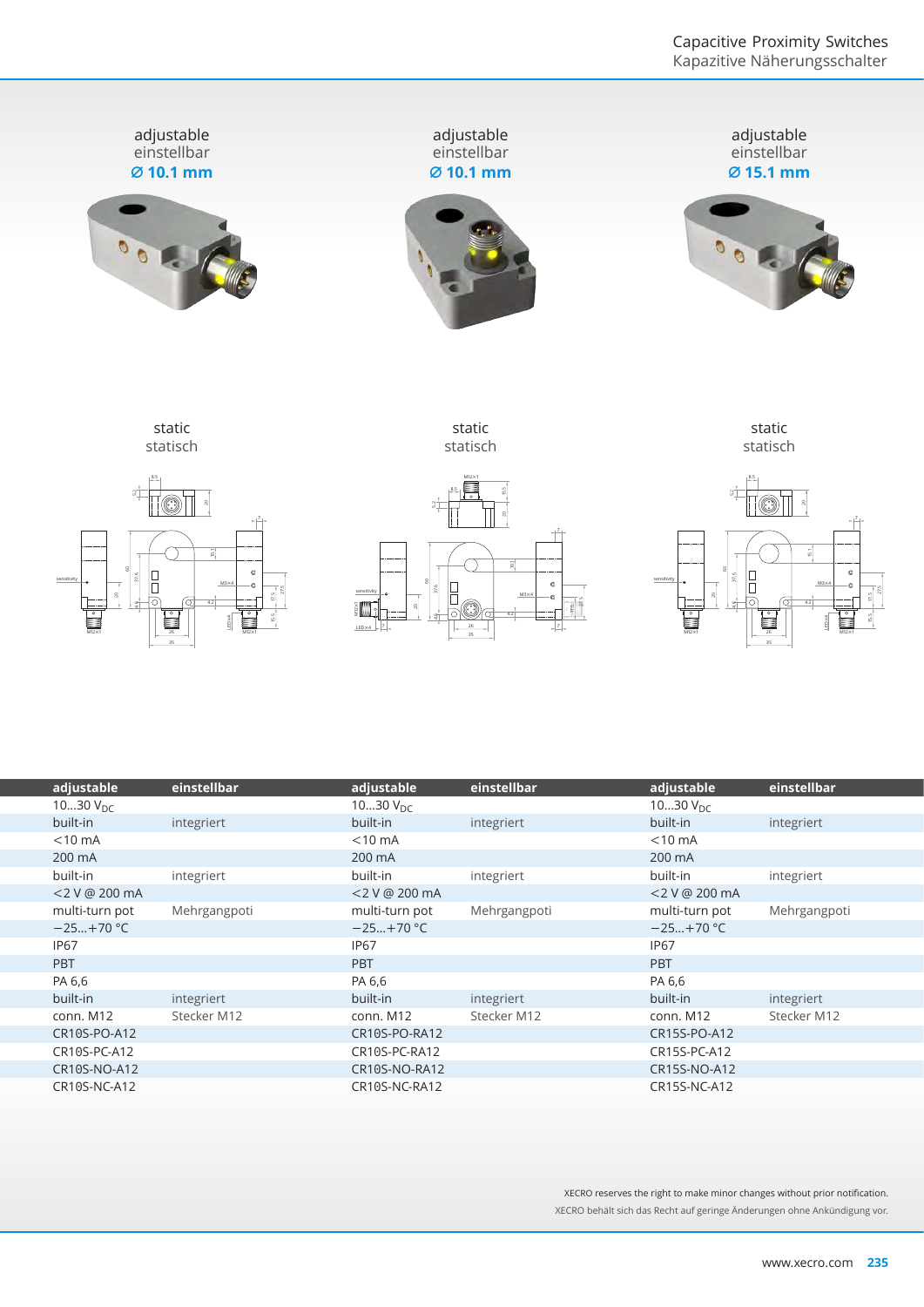

# Capacitive Proximity Switch **3-Wire DC Ring Sensors**

Kapazitive Näherungsschalter **3-Leiter DC Ringsensoren**

einstellbar **⌀ 15.1 mm**

adjustable einstellbar **⌀ 21.1 mm**





static

static statisch

M12×1 | 26 | M12×1

60 20

37.6

26 35 LED×4

 $M3X4$ 

2

27.5

sensitivity



O≠0, I≠l≠1, S≠5, B≠8 beachten. Mind O≠0, I≠l≠1, S≠5, B≠8.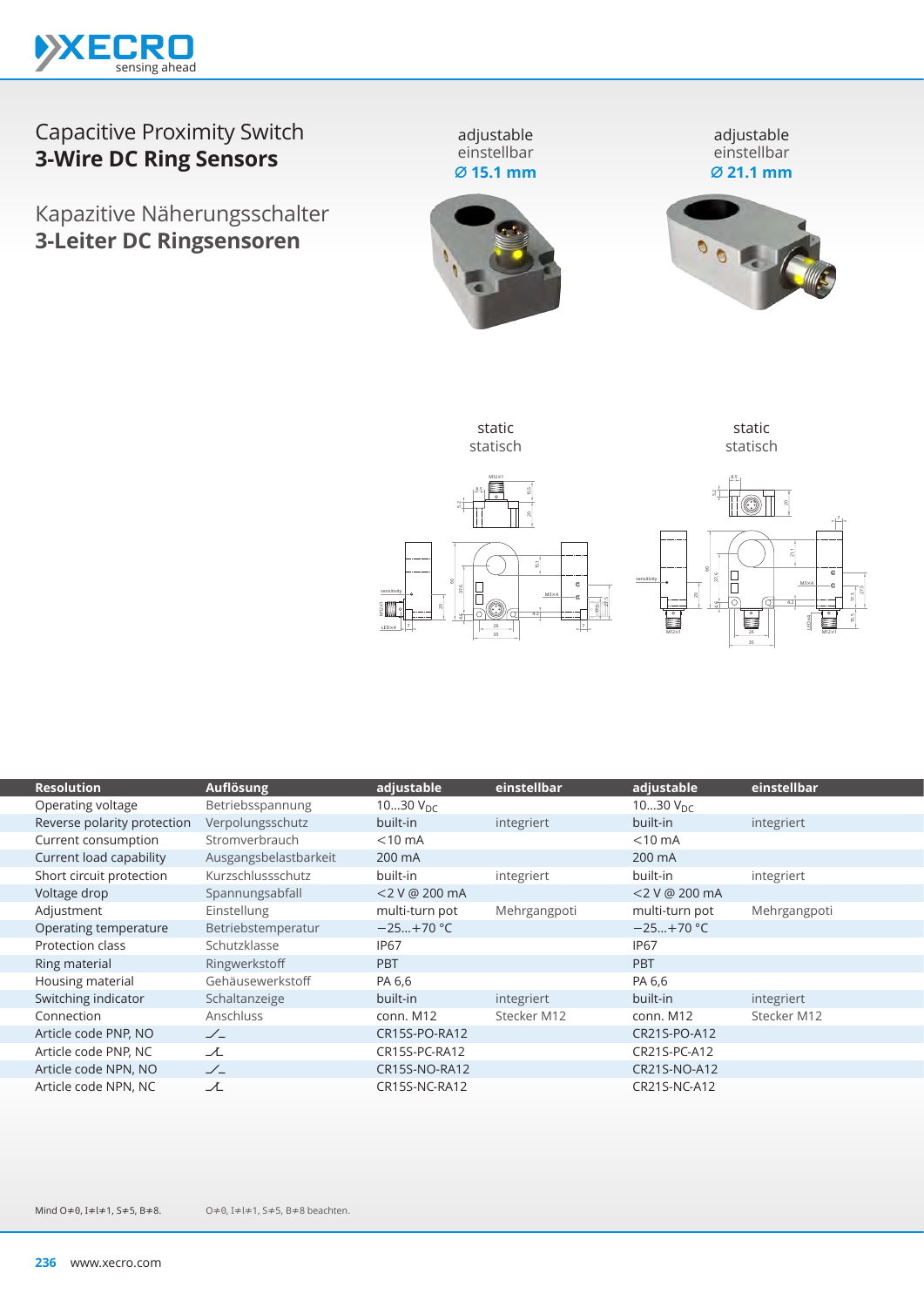adjustable<br>einstellbar **⌀ 21.1 mm**



static statisch



|                  | einstellbar  |
|------------------|--------------|
| adjustable       |              |
| 1030 $V_{DC}$    |              |
| built-in         | integriert   |
| $<$ 10 mA        |              |
| 200 mA           |              |
| built-in         | integriert   |
| <2 V @ 200 mA    |              |
| multi-turn pot   | Mehrgangpoti |
| $-25+70$ °C      |              |
| IP <sub>67</sub> |              |
| PBT              |              |
| PA 6,6           |              |
| built-in         | integriert   |
| conn. M12        | Stecker M12  |
| CR21S-PO-RA12    |              |
| CR21S-PC-RA12    |              |
| CR21S-NO-RA12    |              |
| CR21S-NC-RA12    |              |

XECRO reserves the right to make minor changes without prior notification. XECRO behält sich das Recht auf geringe Änderungen ohne Ankündigung vor.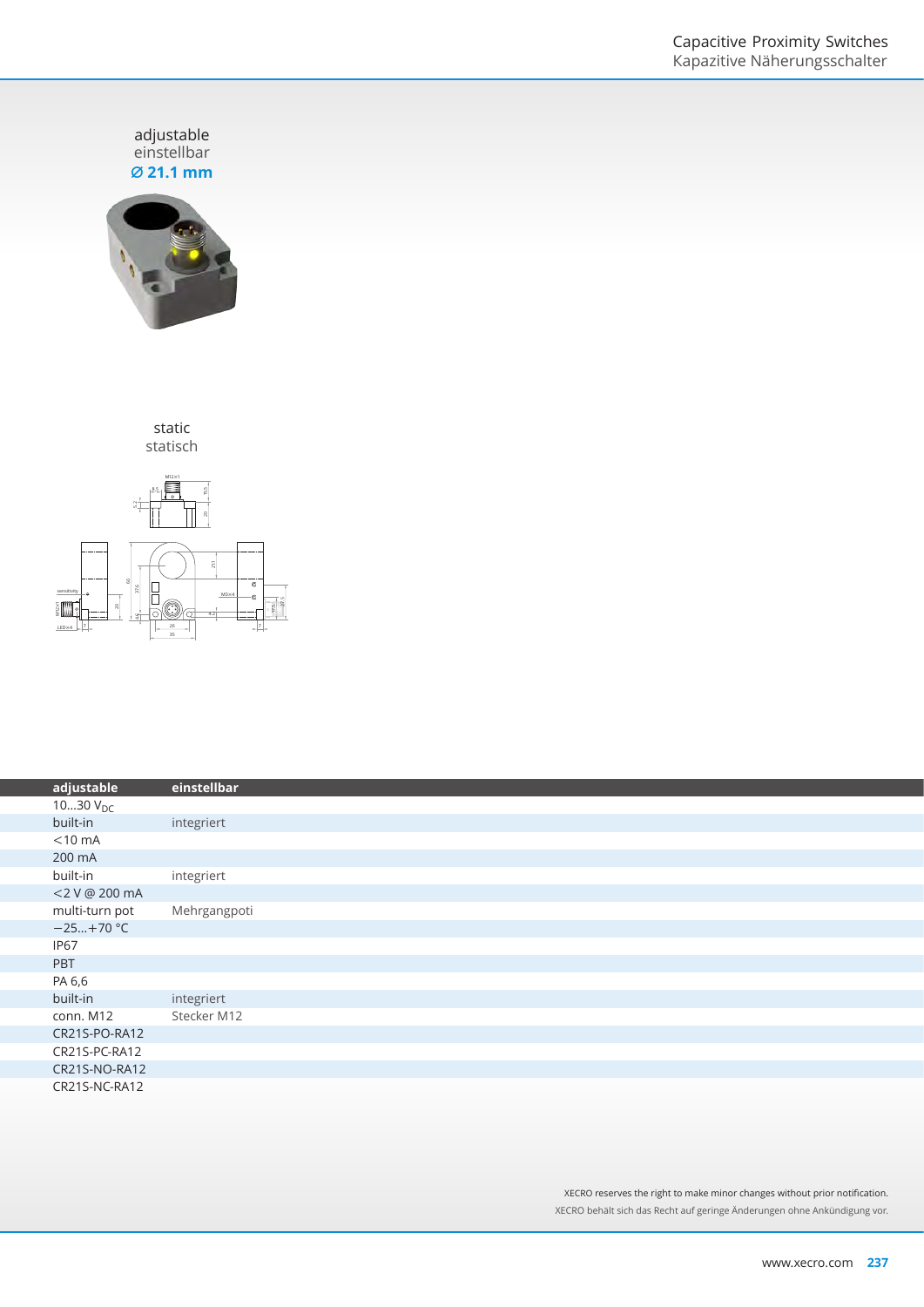



# ↑ Legend of the article codes

The article code consists of 8…16 parameters and two hyphens. Not all parameters are applied in each article code. "…" means more numeric values. You cannot generate new article codes from the legend. In particular, only the connection suffixes shown in the list on the right side exist. Mind O≠0, I≠l≠1, S≠5, B≠8.

## ↓ Series overview

The possible values of some parameters of the sensors of a series are written in columns. Their order corresponds to that in the article code (exception: special features), so that an article code can be composed vertically. The blue numbers on the left side are equal to the column numbers of the legend of the article codes. Explications and parameters which are no component of an article code are gray.

| <b>Series</b>                                                 | 3-wire DC<br>3-wire DC<br>Miniature                                                                                                           |                                                                                                                          |                           |                                       |                                           | 3-wire DC<br>Metal Face                       |                                           |  |
|---------------------------------------------------------------|-----------------------------------------------------------------------------------------------------------------------------------------------|--------------------------------------------------------------------------------------------------------------------------|---------------------------|---------------------------------------|-------------------------------------------|-----------------------------------------------|-------------------------------------------|--|
| Series prefix                                                 | <b>IPS</b>                                                                                                                                    |                                                                                                                          |                           |                                       |                                           |                                               | IMF                                       |  |
| 2 Housing size<br>$\varnothing$ ( $\boxtimes$ cuboid)<br>[mm] | 4, 5, 55, D3, D4<br>(D: threadless,<br>$55:5\times52$                                                                                         | D6, 8, 88, 12, 18, 30 (D: threadless, 88: 8×8Ø)                                                                          |                           |                                       | 1628 (16×28)                              | 40 (40×40Ø)                                   | 8, 12, 18, 30                             |  |
| 4 Mounting                                                    | S flush                                                                                                                                       | S flush<br>S semi-flush<br>N non-flush                                                                                   |                           |                                       | S flush or semi-<br>flush.<br>N non-flush |                                               | S flush,<br>N non-flush                   |  |
| 5 Sensing<br>distance<br>[mm]                                 | 0.6, 0.8, 1, 1.5                                                                                                                              | 1, 2, 3, 4, 5, 8,<br>10, 16                                                                                              | 3, 4, 6, 8, 12,<br>15, 22 | 2, 4, 6, 8, 10, 15,<br>16, 25, 40, 50 | 1, 2, 3, 4, 6                             | 15, 20, 30, 40                                | 2, 4, 6, 8, 10, 15                        |  |
| 7 Output<br>polarity                                          |                                                                                                                                               |                                                                                                                          |                           | P PNP, N NPN                          |                                           |                                               |                                           |  |
| 8 Output<br>function                                          | C normally<br>closed,<br>O normally open                                                                                                      | C normally closed, O normally open,<br>CO normally closed $+$ open (2 outputs)                                           |                           |                                       | C normally<br>closed,<br>O normally open  | CO normally<br>$closed + open$<br>(2 outputs) | O normally open,<br>C normally<br>closed  |  |
| <b>Sensing face</b><br>material                               | POM                                                                                                                                           | POM, SS304                                                                                                               |                           |                                       | PBT                                       |                                               | SS304                                     |  |
| Housing<br>material                                           | SS304, brass                                                                                                                                  | SS304, brass                                                                                                             |                           |                                       | PBT                                       |                                               | SS304                                     |  |
| 9 Overall<br>length [mm]                                      | 26, 40                                                                                                                                        | 18, 22, 30, 32, 35, 18, 22, 30, 32, 35, 18, 30, 32, 45, 50,<br>40, 45, 48, 50, 55, 45, 48, 50, 55, 60,<br>60, 68, 70, 79 | 68,70                     | 53, 55, 60, 68,<br>70, 79             | S 28                                      | L 142                                         | 30, 35, 45, 48, 50,<br>55, 60, 68, 70, 79 |  |
| 1216<br>Connection                                            | M8, 300 mm PUR<br>M8, M12, 300 mm PUR cable, PVC ultra flex cable<br>M8, 300 mm PUR<br><b>PG13</b><br>cable<br>cable, PVC ultra<br>flex cable |                                                                                                                          |                           |                                       | M8, M12, PVC<br>ultra flex cable          |                                               |                                           |  |
| 3, 6, 10, 11<br>Special<br>features                           |                                                                                                                                               |                                                                                                                          |                           |                                       |                                           |                                               |                                           |  |
| <b>Operating</b><br>voltage                                   | 1030 $V_{DC}$                                                                                                                                 |                                                                                                                          |                           |                                       |                                           |                                               |                                           |  |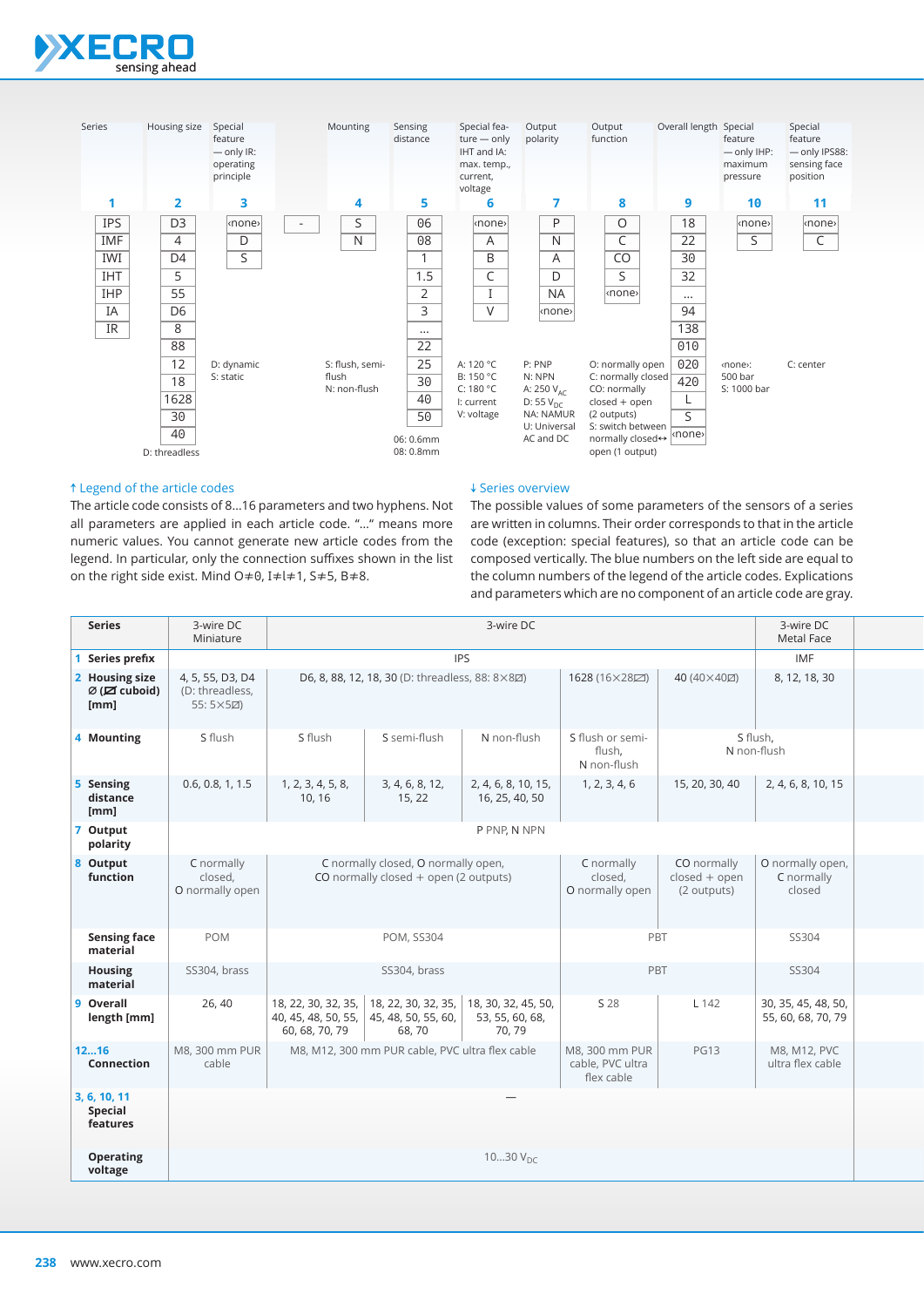#### Connection



#### A8: metric screw thread M8, amber LED<br>N8: metric screw thread M8, no LED metric screw thread M8, no LED A12: metric screw thread M12, amber LED

- RA12: metric screw thread M12 in right angle, amber LED
- N12: metric screw thread M12, no LED

A2P: 2 m PVC cable, amber LED

- N2P: 2 m PVC cable, no LED
- A2S: 2 m silicone cable, amber LED
- N2S: 2 m silicone cable, no LED
- A2T: 2 m PTFE cable, amber LED
- N2T: 2 m PTFE cable, no LED

3P8: 300 mm PVC cable ("pigtail") with metric screw thread M8 connector

- 3U8: 300 mm PUR cable ("pigtail") with metric screw thread M8 connector
- R3U8:300 mm PUR cable ("pigtail") in right angle with metric screw thread M8 connector

3P12: 300 mm PVC cable ("pigtail") with metric screw thread M12 connector

PG13:cable gland PG13.5 ("panzergewinde") with terminal 20F2: two 200 mm stranded wires

A4P, A5P, A6P, A10P, N4P, N5P, N6P, N10P on request for ≥10 units of the same article.

# ↑ Artikelkodelegende

Der Artikelkode besteht aus 8…16 Parametern und zwei Bindestrichen. Nicht alle Parameter werden in jedem Artikelkode verwendet. »…« steht für weitere Zahlenwerte. Aus der Legende können Sie keinen neuen Artikelkode bilden. Insbesondere gibt es nur die Anschlusssuffixe, die in der Liste rechts stehen. O≠0, I≠l≠1, S≠5, B≠8 beachten.

# ↓ Baureihenübersicht

Die möglichen Werte einiger Parameter der Sensoren einer Baureihe stehen in Spalten. Ihre Reihenfolge entspricht der im Artikelkode (Ausnahme: Sondermerkmale), so dass ein Artikelkode senkrecht zusammengesetzt werden kann. Die blauen Zahlen links gleichen den Spaltennummern der Artikellegende. Grau sind Erklärungen und Parameter, die nicht Teil des Artikelkodes sind.

| 3-wire DC Weld- 3-wire DC High<br>Field Immune | Temperature                                              | 3-wire DC<br>High Pressure   Analog Output    | 3-wire                                  | 3-wire DC<br><b>Ring Sensors</b>                                         | 2-wire DC                                          | 2-wire AC                                         | 2-wire UC                                                              | 2-wire NAMUR<br>Intrinsic. Safe              |
|------------------------------------------------|----------------------------------------------------------|-----------------------------------------------|-----------------------------------------|--------------------------------------------------------------------------|----------------------------------------------------|---------------------------------------------------|------------------------------------------------------------------------|----------------------------------------------|
| IWI                                            | <b>IHT</b>                                               | <b>IHP</b>                                    | IA                                      | IR                                                                       |                                                    |                                                   | <b>IPS</b>                                                             |                                              |
| 8, 12, 18, 30                                  |                                                          | 12, 14                                        | 8, 12, 18, 30                           | 06, 10, 15, 21<br>(ring diameters<br>[mm]: 6.1, 10.1,<br>15.121.1)       |                                                    | 8, 12, 18, 30, 40 (40: 40×40Ø)                    |                                                                        | D4, 5, 8, 12,<br>18, 30                      |
| S flush, N non-flush                           |                                                          | S flush                                       | S flush.<br>N non-flush                 | $-$                                                                      |                                                    |                                                   | S flush, N non-flush                                                   |                                              |
| 10, 15                                         | $1, 2, 4, 5, 8, \quad 2, 4, 5, 8, 10, 15$                | 1.5, 3                                        | 0.63, 1.16,<br>3.110, 7.320,<br>17.640  | $\overline{\phantom{0}}$                                                 | 1, 2, 4, 5, 8, 10,<br>15, 16, 25, 30               | 2, 4, 5, 8, 10,<br>15, 16, 20, 25                 | 15, 16, 20,<br>25, 30                                                  | 2, 4, 5, 8, 10, 0.8, 1, 2, 4, 5, 8<br>10, 15 |
|                                                | P PNP, N NPN                                             |                                               | $\overline{\phantom{a}}$                | $\overline{\phantom{m}}$                                                 | D 55 $V_{DC}$                                      | A 250 $V_{AC}$                                    | <b>U</b> Universal<br>AC and DC                                        | <b>NA NAMUR</b>                              |
|                                                | C normally closed,<br>O normally open                    |                                               | $\overline{\phantom{a}}$                | C norm.closed,<br>O norm. open,<br>S normally<br>open⇔closed<br>(switch) |                                                    | C normally closed,<br>O normally open             |                                                                        | $\overline{\phantom{0}}$                     |
| PTFE                                           |                                                          | ceramic, SS304                                | POM                                     | PBT (ring<br>material)                                                   |                                                    | POM, PBT                                          |                                                                        | POM                                          |
| SS304, brass,<br>PTFE coated                   | SS304                                                    |                                               | SS304, brass                            | PA 6.6                                                                   | SS304, brass,<br>PBT                               | brass, PBT                                        |                                                                        | SS304, brass                                 |
| 22, 30, 45,<br>50,60                           | 45, 50, 55                                               | 43, 47, 56, 57,<br>65, 69, 78, 93,<br>94, 138 | voltage or<br>current: 010,<br>020, 420 | impulse<br>lengthening:<br><none>, 150</none>                            | 60, 68, 70, 79, L                                  | 45, 50, 50, 55, 55, 60, 68, 79, L 35, 50, 55, 68, | 79, L                                                                  | 9, 20, 25, 30, 40                            |
| M8, M12, PUR<br>ultra flex                     | PTFE, silicone                                           | M12, PVC ultra<br>flex cable                  | M8, M12, PVC<br>ultra flex cable        | M12                                                                      | M8, M12, PVC<br>ultra flex cable,<br>PG13 terminal | PVC ultraflex<br>cable, PG13<br>terminal          | M12, PVC ultra $\vert$ PVC ultra flex,<br>flex cable,<br>PG13 terminal | PUR ultra flex                               |
|                                                | max. tempera-<br>ture: A 120 °C,<br>B 150 °C,<br>C180 °C | max. pressure:<br>none 500 bar,<br>S 1000 bar | $V100V$ ,<br>$1200$ mA,<br>1204mA       | detection<br>principle:<br>S static,<br>D dynamic                        |                                                    |                                                   | $\overline{\phantom{0}}$                                               |                                              |
|                                                |                                                          | 1030 $V_{DC}$                                 |                                         |                                                                          | 1055 $V_{DC}$                                      | $20250$ $V_{AC}$                                  | $24255 V_{\text{U}C}$                                                  | $612V_{DC}$<br><b>NAMUR</b>                  |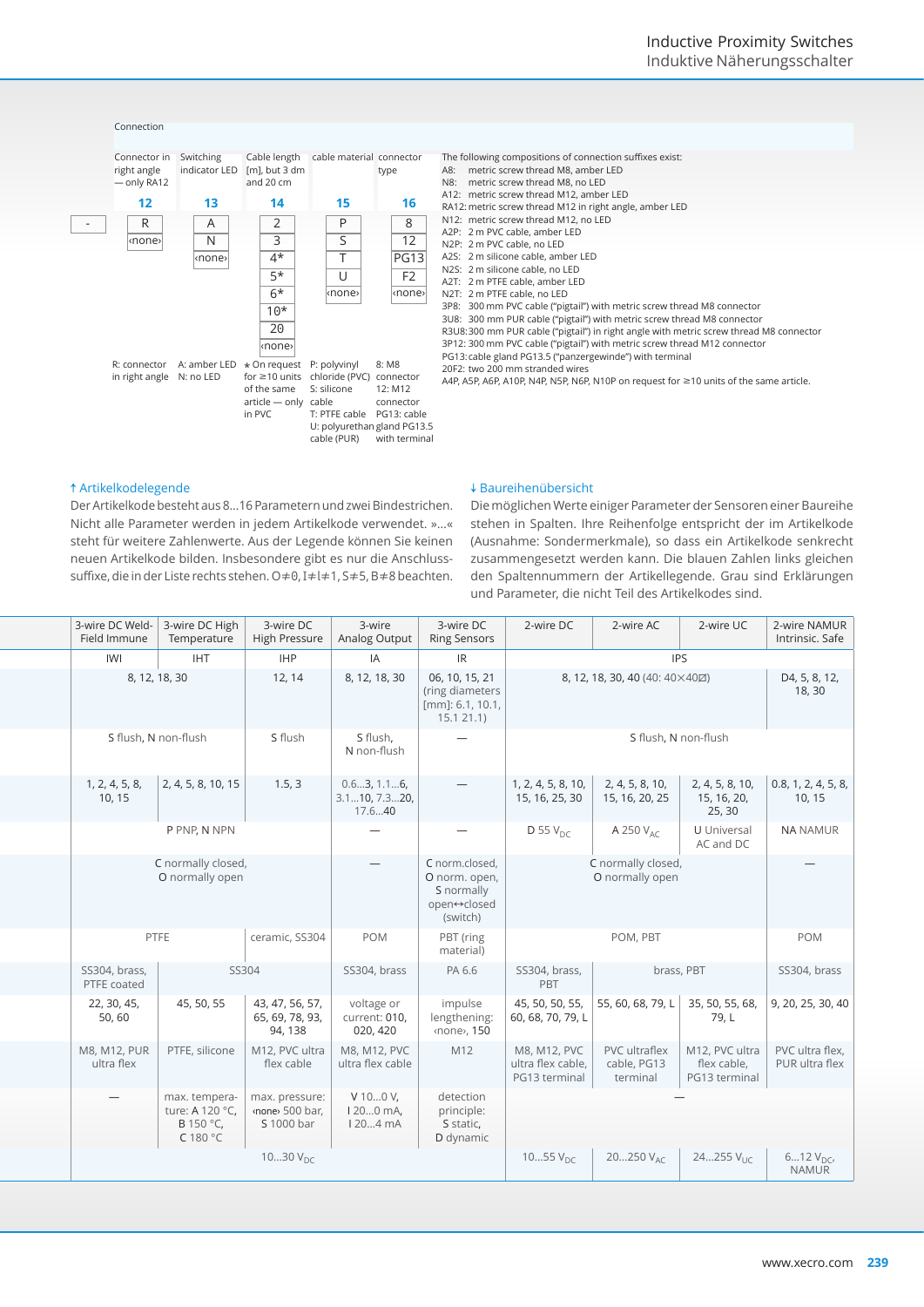



## ↑ Legend of the article codes

The article code consists of 8…16 parameters and two hyphens. Not all parameters are applied in each article code. You cannot generate new article codes from the legend. In particular, only the connection suffixes shown in the list on the right side exist. Mind O≠0, I≠l≠1, S≠5, B≠8.

### ↓ Series overview

The possible values of some parameters of the sensors of a series are written in columns. Their order corresponds to that in the article code (exception: special features), so that an article code can be composed vertically. The blue numbers on the left side are equal to the column numbers of the legend of the article codes. Explications and parameters which are no component of an article code are gray.

| <b>Series</b>                       | 3-wire DC                                                                          | 3-wire DC<br>3-wire DC<br>Chemical-Resistant<br>High Temperature       |                                             | 3-wire DC<br><b>Ring Sensors</b>                                | 2-wire AC                                                   |  |  |  |  |
|-------------------------------------|------------------------------------------------------------------------------------|------------------------------------------------------------------------|---------------------------------------------|-----------------------------------------------------------------|-------------------------------------------------------------|--|--|--|--|
| Series prefix                       | <b>CS</b>                                                                          | <b>CHT</b>                                                             | <b>CS</b>                                   | <b>CR</b>                                                       | <b>CS</b>                                                   |  |  |  |  |
| 2 Housing size Ø<br>(Ø cuboid) [mm] | 8, 12, 30, 3050, 40<br>(3050: 30×50⊡.<br>40:40×40Ø)                                | 8, 12, 18, 30                                                          | 18,30                                       | 06, 10, 15, 21<br>(ring diameters [mm]:<br>6.1, 10.1, 15.1 21.1 | 18, 30, 40<br>$(40:40\times40)$                             |  |  |  |  |
| 4 Mounting                          |                                                                                    | S flush,<br>N non-flush                                                |                                             |                                                                 |                                                             |  |  |  |  |
| 5 Sensing distance<br>[mm]          | 2, 4, 6, 8, 10, 12, 15, 20,<br>25, 30, 35                                          | 1, 2, 4, 8, 15, 20, 30,                                                | 12, 20, 25, 30<br>3, 4, 6, 8, 12, 15, 22    |                                                                 |                                                             |  |  |  |  |
| 7 Output polarity                   |                                                                                    | P PNP. N NPN                                                           | A 250 $V_{AC}$                              |                                                                 |                                                             |  |  |  |  |
| 8 Output function                   | C normally closed,<br>O normally open,<br>CO normally closed +<br>open (2 outputs) |                                                                        | C normally closed, O normally open          |                                                                 |                                                             |  |  |  |  |
| <b>Sensing face</b><br>material     | <b>POM</b>                                                                         | PTFE                                                                   | <b>POM</b>                                  |                                                                 |                                                             |  |  |  |  |
| <b>Housing material</b>             | SS304, brass, PBT                                                                  | brass                                                                  | PTFE                                        | PA 6.6                                                          | brass, PBT                                                  |  |  |  |  |
| 9 Overall length [mm]               | 7, 45, 60, 70, 80                                                                  | 60,80                                                                  | 80                                          |                                                                 | 90, L                                                       |  |  |  |  |
| 1115 Connection                     | M8, M12, PVC ultra flex<br>cable, PG13 terminal                                    | PTFE cable, silicone cable                                             | M12, PVC ultra flex<br>cable, PG13 terminal |                                                                 |                                                             |  |  |  |  |
| 3, 6, 10 Special<br>features        | housing material:<br><none> brass, P PBT</none>                                    | housing material:<br>max. temperature:<br>A 120 °C, B 150 °C<br>T PTFE |                                             | detection principle:<br>S static                                | housing material:<br><none> brass, P PBT,<br/>T PTFE</none> |  |  |  |  |
| <b>Operating voltage</b>            | 1030 $V_{\text{DC}}$                                                               |                                                                        |                                             |                                                                 |                                                             |  |  |  |  |